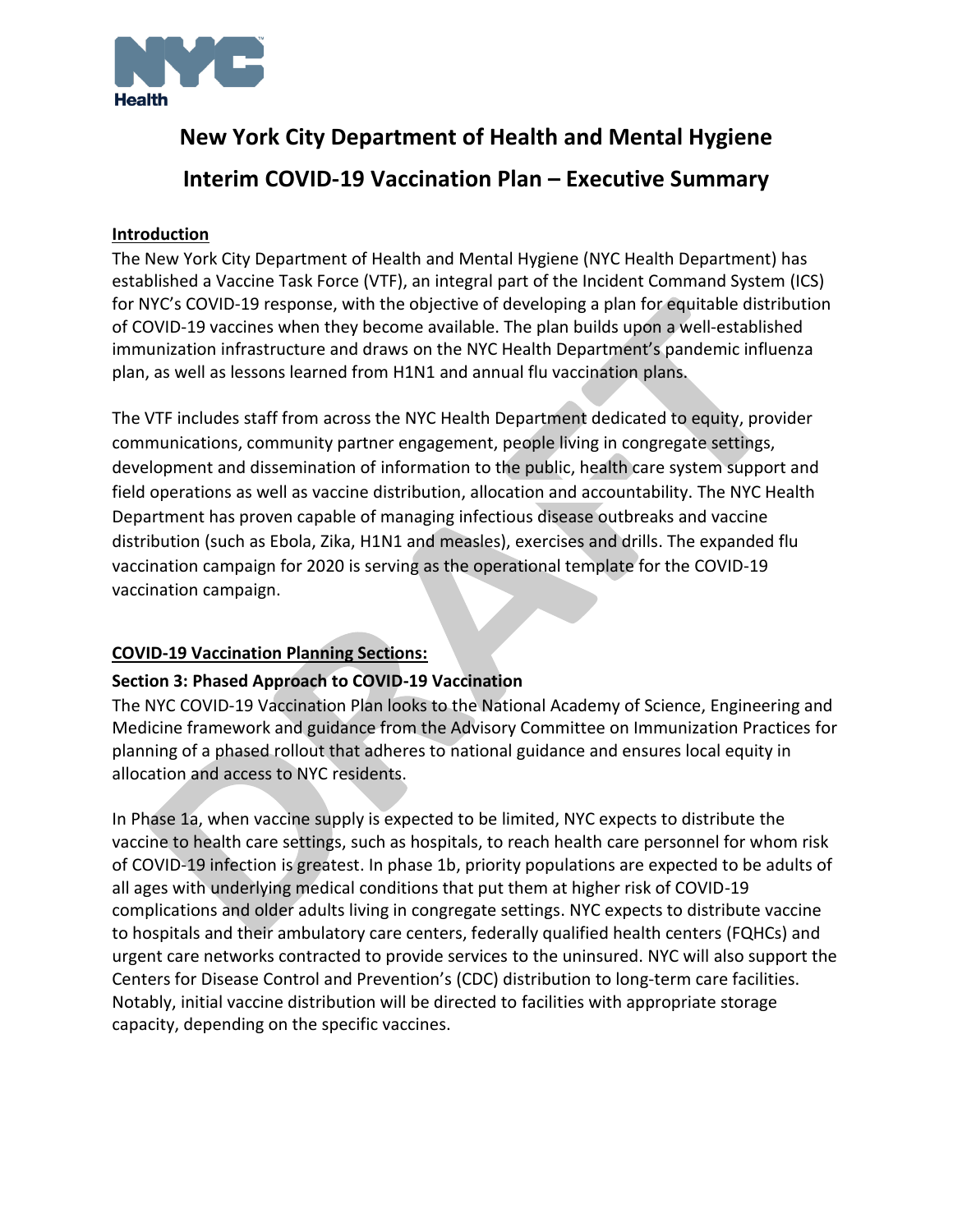During Phase 2, in which vaccine supply is expected to be sufficient to meet demand, vaccine distribution will be expanded to additional vaccine providers across NYC to meet citywide demand, and community vaccinators will be deployed to reach communities as needed.

## **Section 4: Critical Populations**

The NYC Health Department will use available datasets, including administrative data, Community Health Survey and Citywide Immunization Registry (CIR) data to identify and estimate critical populations including but not limited to: number of people aged 65 and older, people with underlying medical conditions, essential workers and first responders, as well as those living in congregate settings such as long-term facilities, shelters and correctional facilities.

## **Section 5: COVID-19 Vaccination Provider Recruitment and Enrollment**

The NYC Health Department is leveraging existing relationships with immunization providers as well as reaching out to potential providers for enrollment in the COVID-19 vaccination program. The VTF will coordinate vaccine planning with these organizations, including hospitals, FQHCs, urgent care centers, independent and chain pharmacies, independent health care providers, as well as collaborate and work closely with New York State (NYS) and other government agencies.

The CIR was established in 1996 and is currently used by nearly 2,700 immunization providers across NYC. Many of the facilities that are prioritized for initial vaccine distribution are already enrolled in and using the CIR. The CDC COVID-19 Vaccination Program Provider Agreement will be completed online by providers through the CIR's Online Registry and will provide information about a facility's vaccination administration capacity. All COVID-19 vaccine ordering will be submitted by providers through the CIR's Online Registry.

## **Section 8: COVID-19 Vaccine Storage and Handling**

The COVID-19 Vaccination Program Provider Agreement includes detailed information on a facility's vaccine storage and handling capacity. This information will enable the NYC Health Department to identify which facilities can store ultra-cold, frozen, and refrigerated vaccine and the size of their storage capacity. Vaccine storage and handling toolkits will be disseminated to providers. Additionally, webinars and additional educational materials will be offered to providers to ensure proper vaccine storage and prevent wastage.

## **Section 10: COVID-19 Vaccination Second-Dose Reminders**

All COVID-19 vaccine doses administered are expected to be reported to the CIR, allowing the NYC Health Department to track doses of vaccine administered and overall vaccine uptake within NYC. The CIR has a text message reminder system available for all providers enrolled in the CIR. Further, the CIR supports bidirectional exchange through Health Level Seven between the CIR and a provider's electronic health record, allowing them to check a patient's vaccine history and will ensure that the second vaccine dose is the correct vaccine product and is administered at the proper interval.